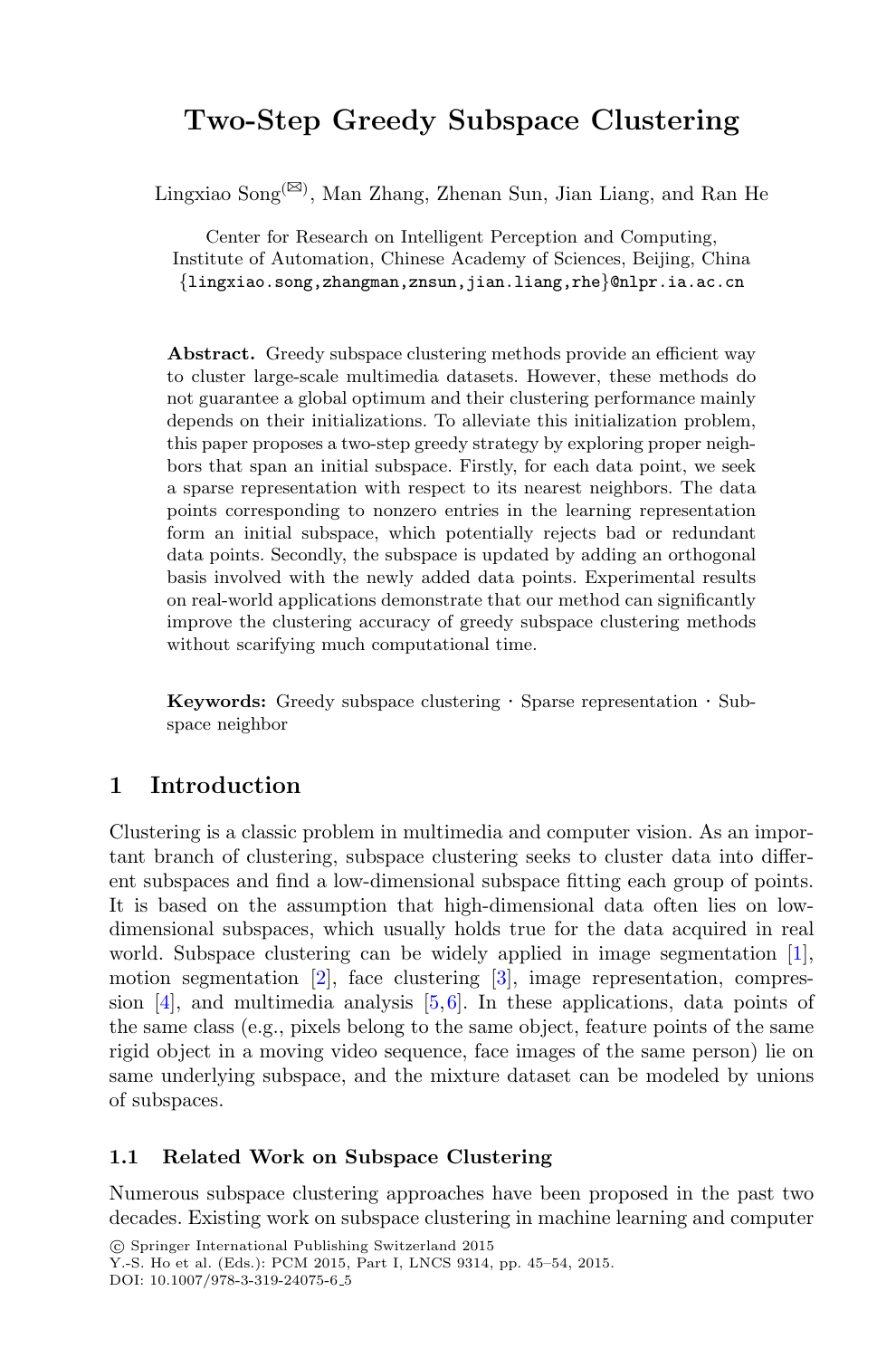vision communities can be divided into four main categories: algebraic, iterative, statistical and spectral clustering-based methods [\[7\]](#page-8-6).

Algebraic methods such as matrix factorization-based algorithms  $[8,9]$  $[8,9]$  $[8,9]$  segment data points according to a low-rank factorization of the data matrix. But these methods are not effective when the subspaces are dependent. Generalized Principal Component Analysis (GPCA) [\[10](#page-8-9)] uses a polynomial function to fit a given point. It can handle both independent and dependent subspaces, but the computational complexity increases exponentially when the dimension of data grows. Such methods are sensitive to noise and outliers, due to their assumption of noise-free data. Iterative methods [\[3,](#page-8-2)[11\]](#page-8-10) iteratively refine subspaces of each cluster and assign points to the closest subspace. And these methods can be applied to linear as well as affine subspaces, but it is easy to run into a local optimum, thus several restarts are often needed. Statistical approaches such as [\[12,](#page-9-0)[13](#page-9-1)], model both data and noise under explicit assumptions of the probabilistic distribution of data in each subspaces and noise. However, these statistical approaches are not suitable for real-world applications due to their sensitivity to outliers.

The standard procedure of spectral clustering-based methods consists of constructing an affinity matrix firstly whose elements measure the similarity between samples, and then applying spectral clustering given the affinity matrix. A number of spectral clustering-based methods spring out in recent years such as Sparse Subspace Clustering (SSC) [\[14](#page-9-2)[,15](#page-9-3)], Low-Rank Representation (LRR) [\[16](#page-9-4)], Low-Rank Representation via Correntropy (CLRR) [\[17,](#page-9-5)[18](#page-9-6)], Low-Rank Sparse Subspace Clustering (LRSSC) [\[19\]](#page-9-7) and Spectral Curvature Clustering (SCC) [\[20\]](#page-9-8). The basic idea of SSC is that a data point can be written as a linear or affine combination of other data points in the same subspace under an *l*1-minimization constraint. A similar optimization based method called LRR minimizes nuclear norm instead of the  $l_1$ -norm in SSC to guarantee a low-rank affinity matrix. CLRR proposed by Zhang et al. attempt to maximize the correntropy between data points and their reconstruction, and an efficient solution of the optimization problem based on half-quadratic minimization is given in their paper. Wang et al. propose a hybrid algorithm termed LRSSC by combining  $l_1$ -norm and nuclear norm, based on the fact that the representation matrix is often not only sparse but also low-rank.

More recently, greedy-like spectral clustering-based approaches gain increasing attention due to their low complexity. Dyer et al. induced a greedy method for sparse signal recovery called orthogonal matching pursuit (OMP) [\[21\]](#page-9-9), which is used to replace the  $l_1$ -minimization in SSC. Heckel and H. Bölcskei proposed a simple algorithm based on thresholding the correlation between data points (TSC) [\[22\]](#page-9-10). Park and Caramanis presented Nearest Subspace Neighbor (NSN) in [\[23](#page-9-11)], which constructs neighbors via incrementally selecting point that is closest to the subspace. All the greedy approaches share a common advantage of computationally less demanding. However, a major disadvantage of these greedy-like methods is that they can not cope with complex situation where the subspaces intersect or lots of noise exist.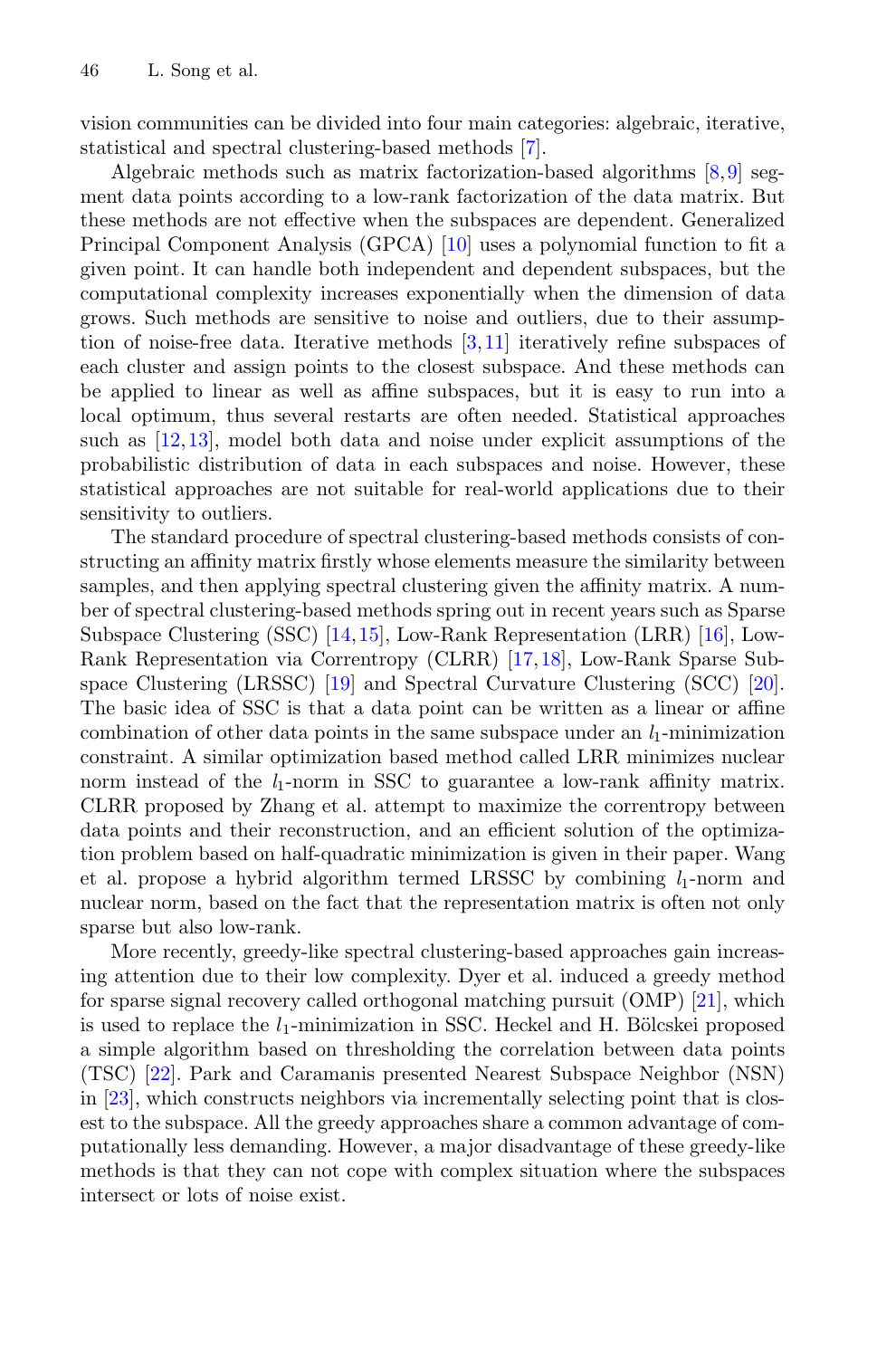#### **1.2 Paper Contributions**

In this paper we propose a two-step greedy subspace clustering (T-GSC) algorithm, which is able to achieve superior clustering performance, comparing to several state-of-the-art methods. A initial subspace construction step is induced aiming to improve the robustness of greedy-like algorithms, especially when the data are not well distributed around their subspaces, e.g. the data is contaminated by outliers, the subspaces are intersected. After the first step, differentclass neighbors can be directly ruled out in most cases, resulting in a better spanning of the subspace. Then, in the second step, the nearest subspace neighbor is added to the neighbors set in a greedy way, which requires much less run time than other kinds of algorithms. Numerous experimental results demonstrate that our algorithm can reach state-of-the-art clustering performance, with better robustness and lower computational cost.

The reminder of this paper is organized as follows. Section [2](#page-2-0) reviews the Nearest Subspace Neighbor algorithm and then describes the technical details of our method. Then a number of experiments are presented in the Sect. [3.](#page-4-0) Finally we draw some conclusions in the Sect. [4.](#page-8-11)

### <span id="page-2-0"></span>**2 Two-Step Greedy Subspace Clustering**

As mentioned before, spectral clustering-based methods follow a basic procedure of computing an affinity matrix first and then deriving clusters using spectral clustering. Instead of computing each entry of the affinity matrix, we construct a neighborhood matrix whose entries are either 0 or 1, as in [\[22](#page-9-10)[,23](#page-9-11)]. Hence, constructing an affinity matrix is transformed into finding a neighborhood of each data point. The proposed method is mainly inspired by the Nearest Subspace Neighbor (NSN), which iteratively selects neighbor points most likely to be on the same subspace. That is to say, NSN choose the nearest neighbor as the first member of the neighbor set to construct subspace. However, a data point and its nearest neighbor may belong to different true subspaces in many cases. Thus, we propose an initial subspace construction step in our algorithm to solve this problem.

Through this paper, we use uppercase boldface letters to denote matrices, lowercase letters to denote vectors and scalars, and letters that are uppercase but not bold stand for parameters and sets. The given data matrix is denoted as  $X \in R^{D \times N}$ , with each column representing a data point  $x_i \in R^D$ . The task of subspace clustering is to recover the union of K subspaces  $S = S_1 \cup S_2 \cup ... \cup S_K$ where the data points are belong to, and the dimension of each subspace is supposed to be not higher than P. For each data point  $x_i$ , there is a neighbor set  $\Omega_i$  contains M elements. In addition, U represents subspace spanned by a set of data points:  $U = span(\Omega)$ ; proj $_U(x)$  is defined as the projection of data point x to the subspace U;  $\eta_m$ ,  $m = 1, 2, ..., P$  are orthogonal bases of U;  $\mathbb{I}\{\cdot\}$ is the indicator function;  $\|.\|$  denote Euclidean norm for vectors; and  $\langle .\rangle$  is the inner product operator.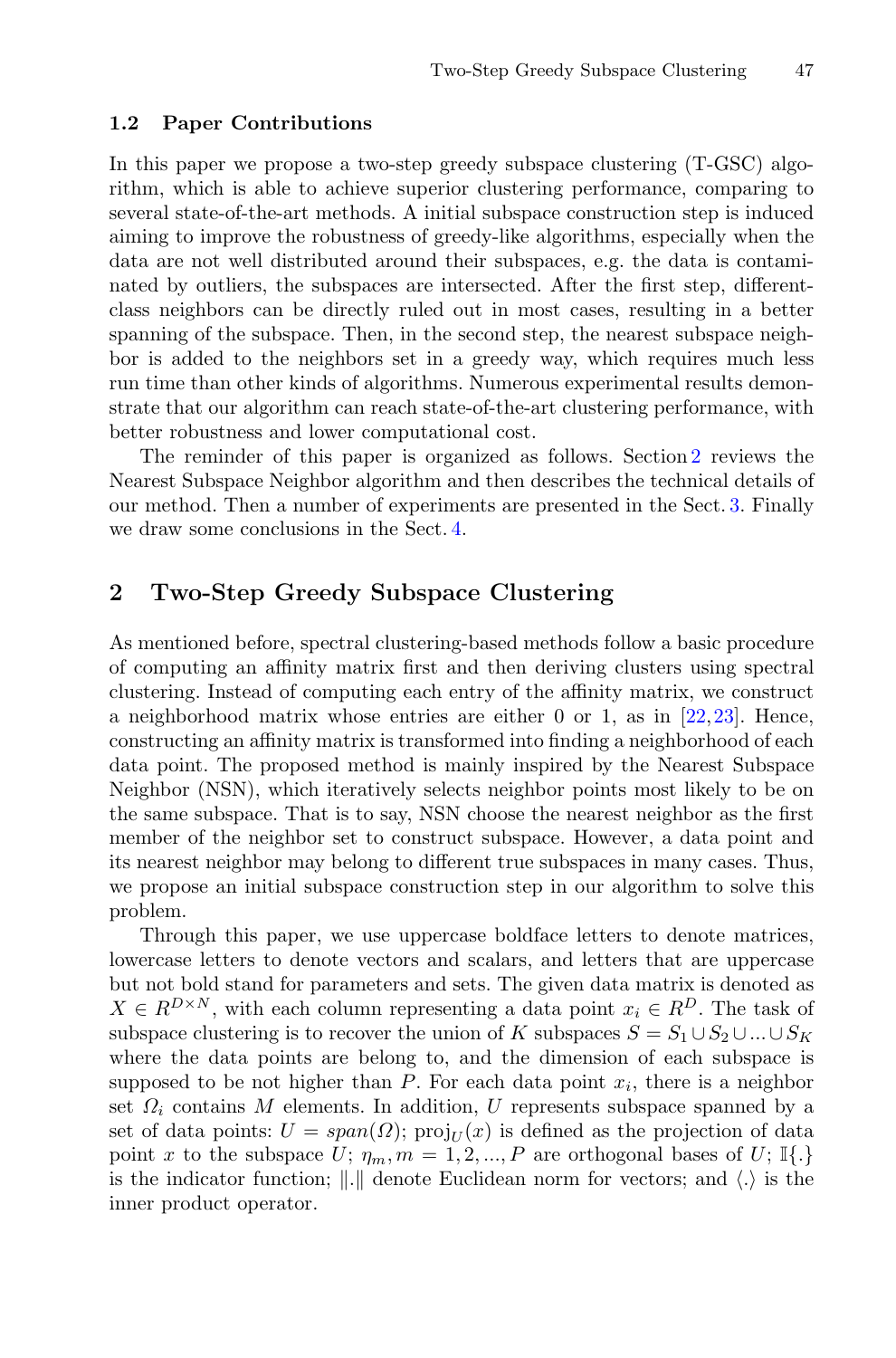#### **2.1 First Step: Initial Subspace Construction**

<span id="page-3-0"></span>T-GSC constructs a good initial subspace based on the theory of sparse representation. Considering a data point  $x_i \in R^D$  drawn from a union of subspaces, it can be sparsely represented by solving

$$
\min ||c||_0 \qquad s.t. \quad x_i = Xc,
$$
\n<sup>(1)</sup>

where X is the data matrix. However, this optimization problem of  $l_0$ -norm is NP-hard and non-convex in general, while it is proved in  $[24]$  $[24]$  that the  $l_1$ -norm solution is equivalent to  $l_0$ -norm solution in certain conditions. So, the  $l_1$ -norm is adopted, and Eq. [\(1\)](#page-3-0) can be reformulated as follows.

$$
\min ||c||_1 \qquad s.t. \quad x_i = Xc. \tag{2}
$$

<span id="page-3-1"></span>There are a huge number of approaches for extracting the sparse solution of Eq.  $(2)$  such as the Basis Pursuit Algorithm  $[24]$  $[24]$  and Lasso  $[25]$ . The work of SSC  $[9]$  $[9]$  proves that the optimal solution  $\hat{c}$  has zero entries correspond to data points not lying in the same subspace with  $x_i$ . Based on this, neighbors from distinct subspaces can be rejected.

Fortunately, we do not need to find all data points that lie in the same subspace with  $x_i$  constructing the initial subspace. We just need to find one neighbor that most likely belongs to the same class with  $x_i$  to ensure the reliability of the subspace spanned by them. Therefore, optimizing Eq. [\(2\)](#page-3-1) among all the data points is undesirable. In our approach, L nearest neighbors around  $x_i$  in the ambient space are chosen to be the bases. Then the  $l_1$ -optimization problem is simplified to

$$
\min ||c||_1 \qquad s.t. \quad x_i = X_i^{(L)}c. \tag{3}
$$

<span id="page-3-2"></span>where  $X_i^{(L)}$  is comprised of the L nearest neighbors of  $x_i$ , and the problem can be efficiently solved when  $L$  is not large. We use the glmnet toolbox  $[25]$  of Lasso to solve this problem. The data point corresponding to the max entry of  $c$  will be the first neighbor added to  $x_i$ 's neighbor set  $\Omega_i$ , meanwhile the initial subspace U is spanned by  $\Omega_i$ .

#### **2.2 Second Step: Greedy Subspace Clustering**

Once the initial subspace is built, T-GSC greedily adds the closest point to the subspace into the neighbor set in the following iterations as NSN, until enough neighbors are selected. This step mainly involves two stages: finding new neighbors and updating subspaces.

We use a set of orthogonal bases to represent the subspace. In every iteration, the subspace is updated by adding an orthogonal basis involved with the newly added data points according to the Gram-Schmidt process.

$$
\eta_{m+1} = x_{j^*} - \sum_{k=1}^m \langle x_{j^*}, \eta_k \rangle \eta_k. \tag{4}
$$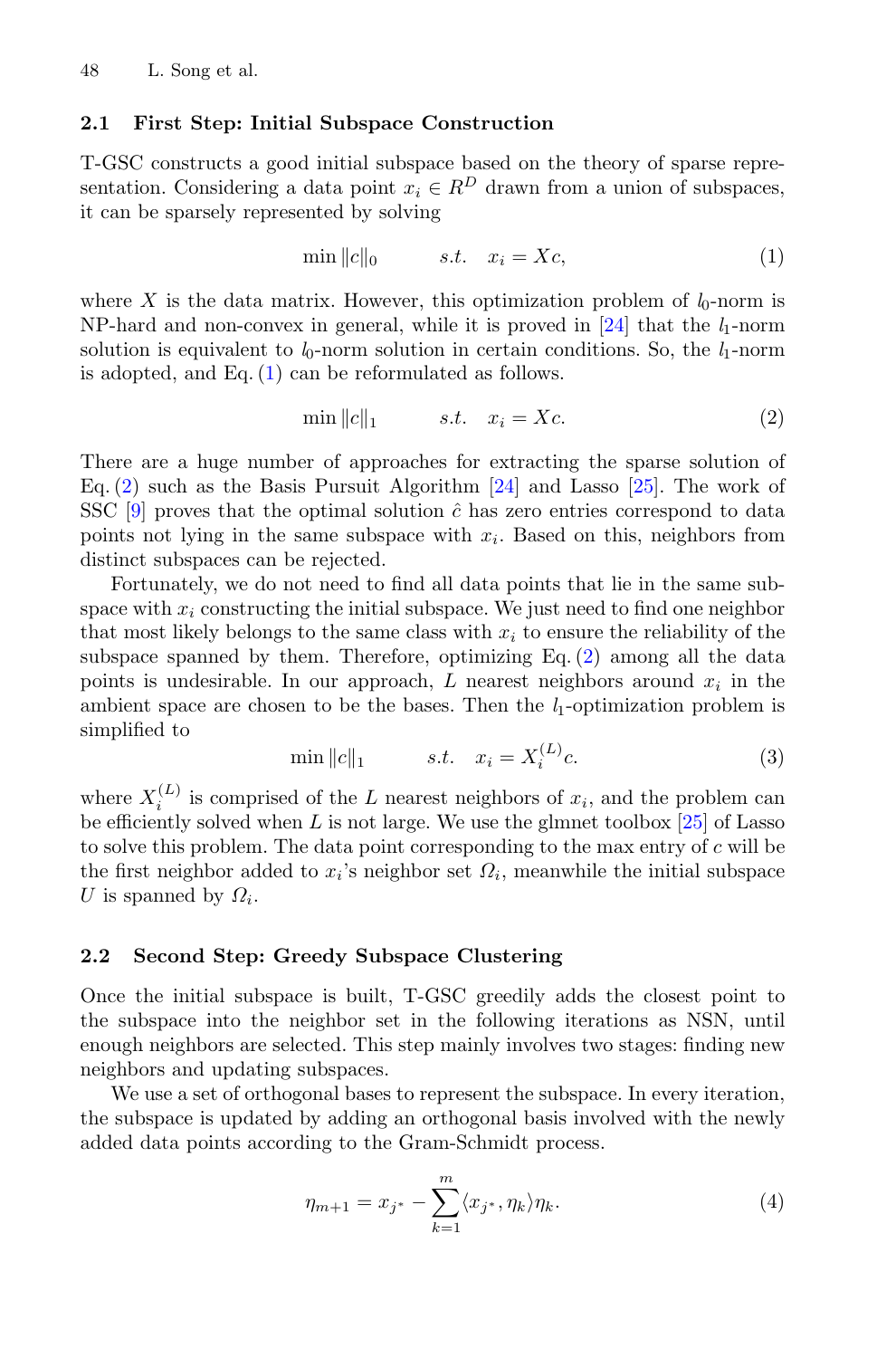Then,  $proj_U(x)$  can be easily obtained through the following equation. Note that we only need to compute the inner product with the newly added orthogonal basis in the k-th iteration.

$$
\text{proj}_U(x)^2 = \sum_k \langle x, \eta_k \rangle^2. \tag{5}
$$

After all the neighbors are selected, spectral clustering is applied to find the clusters as in other spectral-based algorithms. The following Algorithm 1 summarizes the whole procedure in T-GSC to cluster data points into different subspaces.

#### **Algorithm 1.** Two-step Greedy Subspace Clustering(T-GSC)

- **Input:** Data matrix  $X \in R^{D \times N}$ , maximum subspace dimension P, number of neighbors M, number of subspaces K.
- **Output:** Neighbor matrix  $Z \in \{0, 1\}^{N \times N}$ . Estimated class labels  $\hat{c}_1, \hat{c}_2, ..., \hat{c}_N$ .
	- 1. Normalize all data points:  $x_i \leftarrow x_i / ||x_i||$ ;

for each  $x_i$  **do** 

- 2. (First step) Construct the initial subspace U and initial neighbor set  $\Omega_i$  by solving Eq.[\(3\)](#page-3-2);
- 3. (Second step) Find M neighbors for  $x_i$ :
	- (1). Select the closest point to current subspace:  $j^* = \arg \max_{i \in [N] \setminus \Omega_i} \text{proj}_{U}(x_i);$
	- (2). Update the neighbor set:  $\Omega_i \leftarrow \Omega_i \cup \{j^*\};$
	- (3). Update the subspace: if  $M < P$ , then  $U \leftarrow span\{x_j : j \in \Omega_i\};$
- 4. Update the neighborhood matrix:  $Z_{ij} = 1, \forall j \in \Omega_i;$

**end for**

- 5. Construct the affinity matrix:  $W_{ij} = Z_{ij} + Z_{ji}$ ;
- 6. Apply spectral clustering to  $(W, K)$ .

#### <span id="page-4-0"></span>**3 Experiments**

This section presents experimental results of our study. We compare our method with several state-of-the-art methods on two real-world applications: motion segmentation and face clustering. For the baseline methods, we use the MATLAB codes provided by their authors.

Three evaluation metrics are used in our experiments: clustering error (CE), neighbor selection error (NSE) and run time (CT). CE is defined as

$$
CE = \frac{1}{N} \sum_{i=1}^{N} \mathbb{I}(c_i \neq \hat{c}_i),\tag{6}
$$

where  $c_i$  is the class label, and  $\hat{c}_i$  is the estimated class label. Since the definite label index of estimated class may be not consistent with its real index, every permutation of the estimated class label should be calculated in CE, and the minimum among all the permutation is adopted.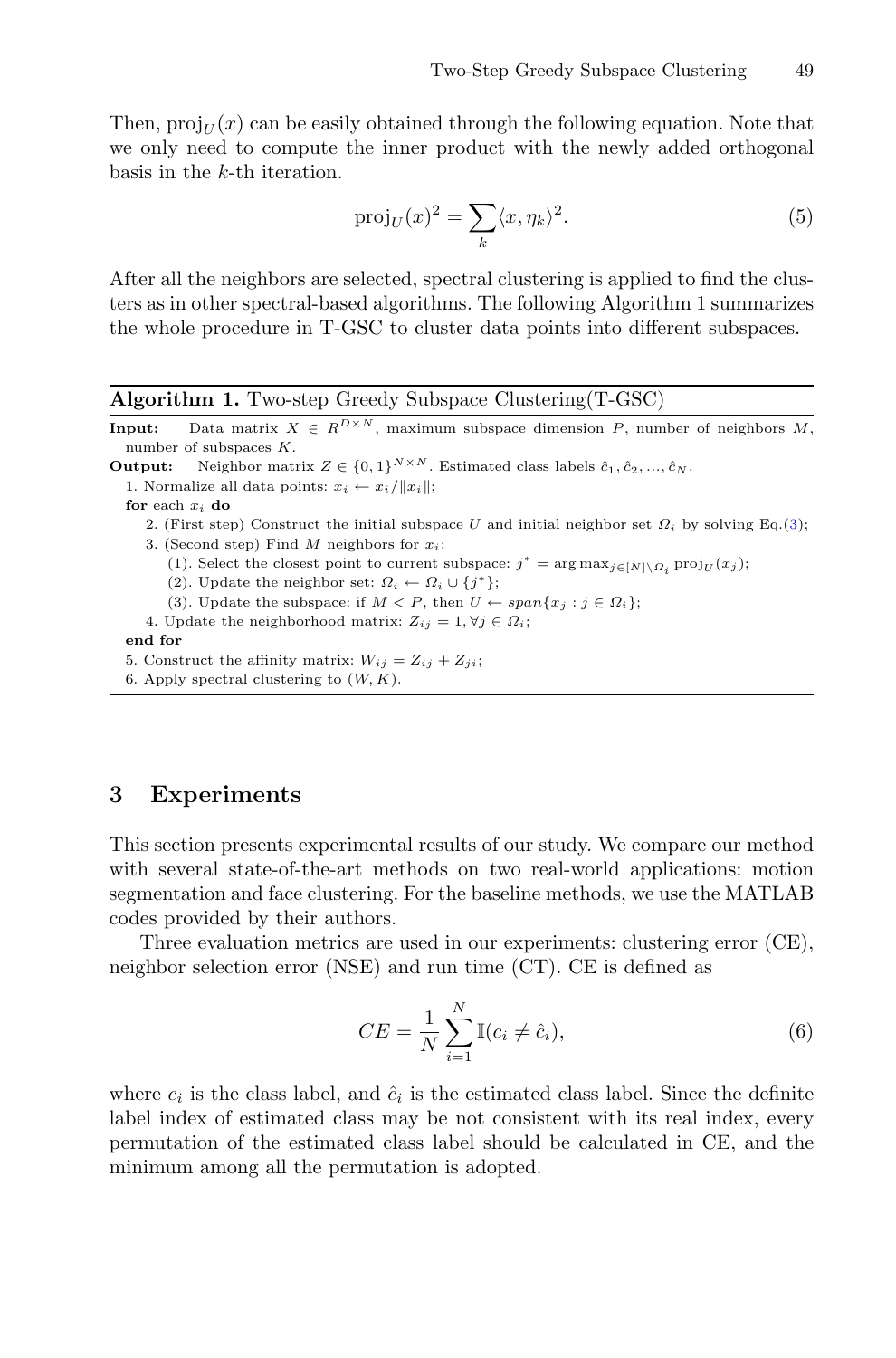$$
NSE = \frac{1}{N} \sum_{i=1}^{N} \mathbb{I}(j|W_{ij} \neq 0, c_i \neq \hat{c}_i).
$$
 (7)

NSE is the proportion of points that do not have all correct neighbors, it measures the extent that algorithms misconnect data points from different subspaces in the adjacency matrix. Besides, we compare the average run time (RT) to evaluate our algorithm's efficiency.

### **3.1 Motion Segmentation**

To verify the performance of T-GSC in motion segmentation problem, we eval-uate our method on the Hopkins[1](#page-5-0)55 motion segmentation database  $[26]$ , which comprises 155 video sequences of 2 or 3 motions, and the goal of this test is to segment the tracked points in a frame into different motion clusters. All the experiments in this paper are directly done on the raw data downloaded from the database website without any preprocessing.

**Choosing the Subspace Dimension** *P* **.** In theory, the value of subspace dimension  $P$  should be set equal to the underlying subspace where the data lies in. However, considering the existence of corruption and noise, choosing the subspace dimension directly equal to its theoretical value is suboptimal. According to the affine projection model, all the trajectories associated with a single rigid motion live in an affine subspace of dimension 3, so we choose the subspace dimension P around 3. The average CE and NSE of T-GSC on Hopkins155 under different  $P$  are listed in Table [1:](#page-5-1) the minimum CE is obtained when  $P = 5$ . Thus, we set the maximum subspace dimension  $P = 5$  in the following motion segmentation experiment.

| $\overline{P}$                                           | $\overline{4}$ | $+5$ | -6 |  |
|----------------------------------------------------------|----------------|------|----|--|
| Mean CE $(\%)$   8.57   5.61   <b>3.94</b>   4.73   3.81 |                |      |    |  |
| Mean NSE(%)   4.71   4.46   3.74   3.54   <b>3.42</b>    |                |      |    |  |

**Table 1.** Results on Hopkins 155 under varied *P*

<span id="page-5-1"></span>**Motion Segmentation Performance.** Table [2](#page-6-0) shows the results over all sequences in Hopkins155. Since there is no much corruption or missing data in the Hopkins155 dataset, most baseline algorithms can achieve a really good performance. We can see that T-GSC performs comparable to the state-of-theart methods, while keeps a relatively low computational time. Moreover, the CE and NSE of T-GSC are much smaller than NSN, which demonstrates the effectiveness of the first step in our method.

<span id="page-5-0"></span><sup>&</sup>lt;sup>1</sup> The Hopkins155 database is available online at [http://www.vision.jhu.edu/data/](http://www.vision.jhu.edu/data/hopkins155/) [hopkins155/.](http://www.vision.jhu.edu/data/hopkins155/)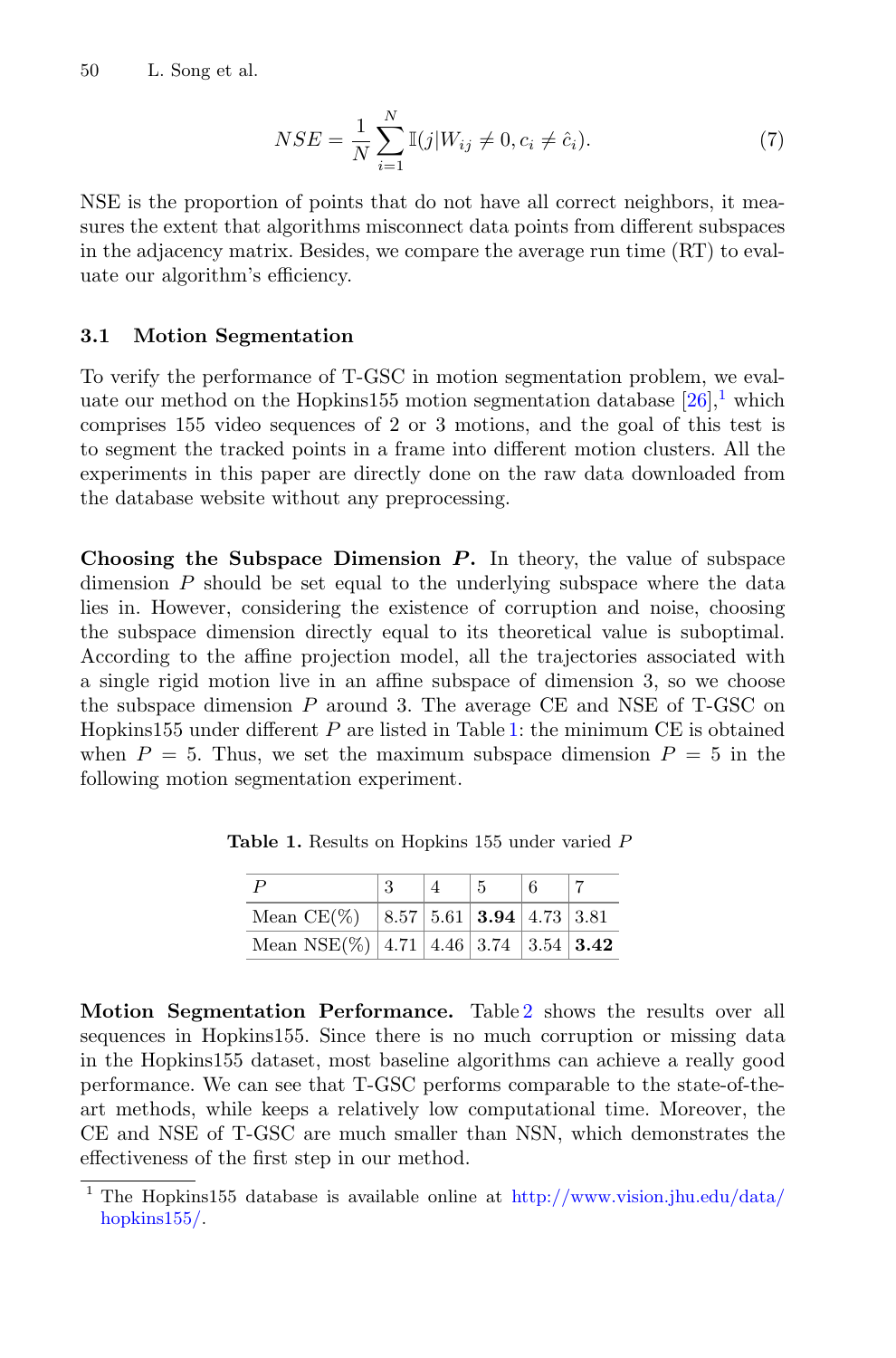<span id="page-6-0"></span>

|           | Algotithms      | <b>SSC</b>   | <b>LRR</b>   | SCC                      | OMP   | <b>TSC</b> | <b>NSN</b> | $T-GSC(Ours)$ |
|-----------|-----------------|--------------|--------------|--------------------------|-------|------------|------------|---------------|
| 2 Motions | Mean $CE(\%)$   | 1.53         | 2.13         | 2.24                     | 17.25 | 18.44      | 3.62       | 3.07          |
|           | Median $CE(\%)$ | $\mathbf{0}$ | $\mathbf{0}$ | $\mathbf{0}$             | 13.33 | 16.92      | $\bf{0}$   | $\bf{0}$      |
|           | Mean $NSE(\%)$  | 1.09         | 6.03         | $\equiv$                 | 37.61 | 2.86       | 2.91       | 2.64          |
|           | Mean $RT(s)$    | 0.50         | 0.96         | 0.37                     | 0.17  | 0.16       | 0.06       | 0.24          |
| 3 Motions | Mean $CE(\%)$   | 4.40         | 4.03         | 4.32                     | 27.61 | 28.58      | 8.28       | 6.87          |
|           | Median $CE(\%)$ | 0.56         | 1.43         | 0.21                     | 23.79 | 29.67      | 2.76       | 1.49          |
|           | Mean $NSE(\%)$  | 2.44         | 10.56        | $\overline{\phantom{m}}$ | 78.03 | 7.42       | 8.30       | 7.51          |
|           | Mean $RT(s)$    | 1.03         | 1.33         | 0.68                     | 0.28  | 0.38       | 0.12       | 0.38          |
| All       | Mean $CE(\%)$   | 2.18         | 2.56         | 2.71                     | 19.59 | 20.73      | 4.67       | 3.94          |
|           | Median $CE(\%)$ | 0.13         | 0.32         | 0.05                     | 15.69 | 19.80      | 0.62       | 0.34          |
|           | Mean $NSE(\%)$  | 1.39         | 7.05         | $\overline{\phantom{m}}$ | 46.74 | 3.89       | 4.13       | 3.74          |
|           | Mean $RT(s)$    | 0.62         | 1.04         | 0.44                     | 0.19  | 0.21       | 0.07       | 0.27          |

**Table 2.** Results on Hopkins 155 dataset

#### **3.2 Face Clustering**

In this section, we evaluate the face clustering performance of T-GSC as well as many state-of-the-art methods on the Extended Yale-B database [\[27](#page-9-15)].[2](#page-6-1) The Extended Yale-B dataset contains frontal face images of 38 subjects under 64 different illumination conditions.

To reduce the computational time and memory cost, we use the cropped images of the Extended Yale-B dataset and resize them to 4842 pixels, then concatenate the raw pixels value into a 2016-dimensional vector for each data point. We take a series experiments under different number of subjects. All of the experimental results of face clustering are adopted average value under 100 random trials.

**Choosing the Subspace Dimension** *P* **.** Similar to the motion segmentation experiment, we test different  $P$  of 9 to 20. The solid line in Fig. [1](#page-7-0) shows the influence of P to T-GSC on Extended Yale-B: when the subspace dimension ranges from 9 to 14, the clustering error drops monotonically; while the clustering error keeps almost unchanged when  $P$  is increased to 15. This phenomenon implies that T-GSC is relatively robust to the choice of subspace dimension. Results of different P to NSN can be also seen in Fig. [1.](#page-7-0) Comparing T-GSC with NSN,we can see that T-GSC performs much better in low subspace dimension, and this demonstrates that T-GSC has more powerful ability to recover the subspace. Besides, with almost the same clustering error, T-GSC needs fewer neighbors than NSN, which helps to reduce the computational time.

<span id="page-6-1"></span> $^2$  The Extended Yale-B database is available online at [http://vision.ucsd.edu/](http://vision.ucsd.edu/~leekc/ExtYaleDatabase/ExtYaleB.html)∼leekc/ [ExtYaleDatabase/ExtYaleB.html.](http://vision.ucsd.edu/~leekc/ExtYaleDatabase/ExtYaleB.html)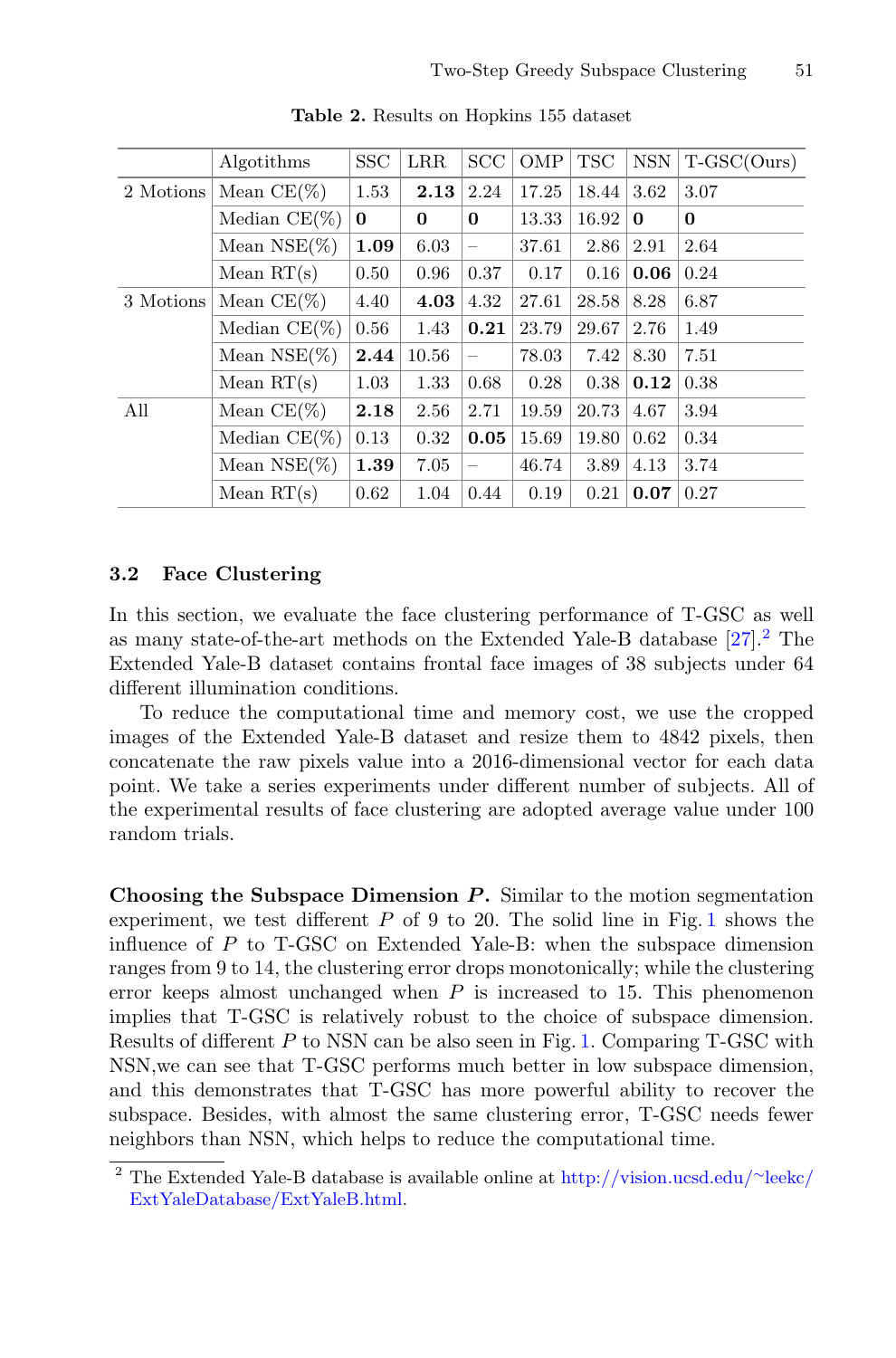

**Fig. 1.** Influence of *P* to T-GSC and NSN

<span id="page-7-1"></span>

|             | Algotithms      | SSC      | LRR   | OMP   | <b>TSC</b> | <b>NSN</b> | $T-GSC(Ours)$ |
|-------------|-----------------|----------|-------|-------|------------|------------|---------------|
| 2 Subjects  | Mean $CE(\%)$   | 2.67     | 4.29  | 7.41  | 12.53      | 1.84       | 1.45          |
|             | Median $CE(\%)$ | $\bf{0}$ | 0.78  | 1.57  | 2.36       | 0.78       | 0.78          |
|             | Mean $NSE(\%)$  | 8.14     | 5.59  | 13.86 | 10.04      | 2.63       | 1.90          |
|             | Mean $RT(s)$    | 17.13    | 2.59  | 0.21  | 0.15       | 0.28       | 0.50          |
| 3 Subjects  | Mean $CE(\%)$   | 4.16     | 5.60  | 5.12  | 20.02      | 3.32       | 2.24          |
|             | Median $CE(\%)$ | 1.04     | 1.04  | 2.08  | 13.54      | $2.6\,$    | 1.56          |
|             | Mean $NSE(\%)$  | 20.99    | 9.95  | 39.07 | 19.04      | 4.72       | 3.07          |
|             | Mean $RT(s)$    | 21.99    | 4.89  | 0.35  | 0.36       | 0.95       | 1.12          |
| 5 Subjects  | Mean $CE(\%)$   | 4.72     | 5.72  | 9.26  | 29.58      | 6.18       | 3.40          |
|             | Median $CE(\%)$ | 2.81     | 2.90  | 5.00  | 31.25      | 5.31       | 2.97          |
|             | Mean $NSE(\%)$  | 53.76    | 17.53 | 87.00 | 27.56      | 7.65       | 4.66          |
|             | Mean $RT(s)$    | 32.14    | 10.48 | 0.76  | 0.49       | 1.86       | 2.41          |
| 10 Subjects | Mean $CE(\%)$   | 11.75    | 11.65 | 16.15 | 41.68      | 13.63      | 8.20          |
|             | Median $CE(\%)$ | 11.02    | 12.73 | 17.19 | 42.66      | 12.03      | 6.41          |
|             | Mean $NSE(\%)$  | 76.46    | 33.47 | 94.54 | 36.56      | 12.44      | 7.89          |
|             | Mean $RT(s)$    | 61.52    | 41.16 | 3.24  | 1.56       | 7.91       | 9.02          |

<span id="page-7-0"></span>**Table 3.** Results on Yale-B dataset

Taking the clustering error and computation time into account, we set  $P =$ 16 in the following face clustering experiment.

Face Clustering Performance. Table [3](#page-7-1) demonstrates the face clustering results of different numbers of subspaces. T-GSC obtains the smallest mean CE as well as mean NSE in most cases, while SSC and LRR perform best on the median CE. One possible reason is that SSC and LRR, which are belong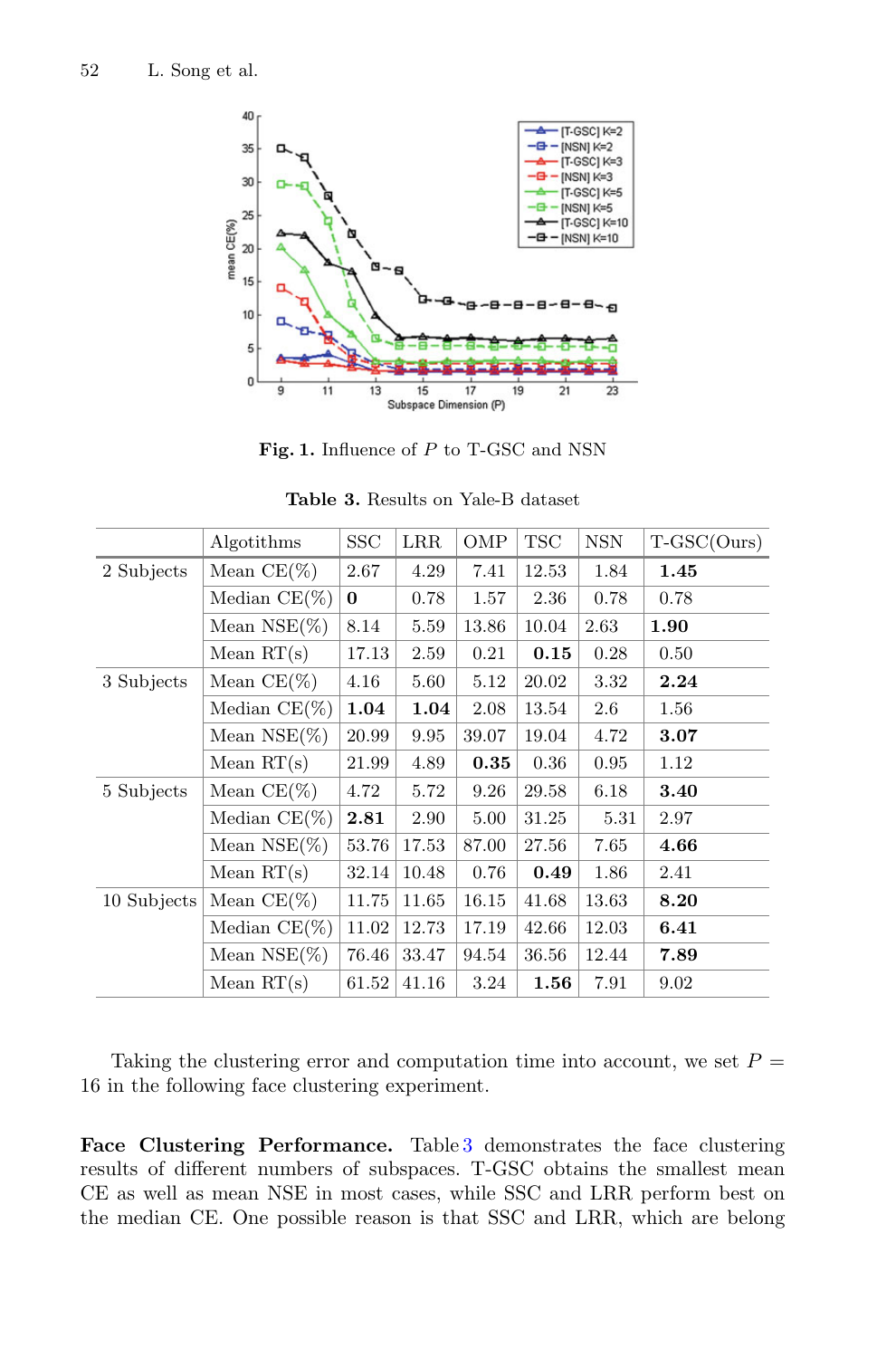to optimization-based methods, are more suitable to handle general condition but not complex situation, while T-GSC is more robust. Thus the optimizationbased methods fail in the small number of difficult cases, resulting in higher mean clustering errors than T-GSC. Besides, the proposed method is about three times faster than SSC, while holds comparable clustering error.

## <span id="page-8-11"></span>**4 Conclusion**

This paper studied the initialization problem of greedy subspace clustering methods, and proposed a two-step greedy subspace clustering method to alleviate this problem. First, for a data point, T-GSC constructs an initial subspace by seeking a sparse representation with respect to its nearest neighbors. Second, the subspace is updated by adding an orthogonal basis involved with the newly added data points. A series of experiments of motion segmentation on the Hopkins155 dataset, and face clustering on the Extended Yale-B dataset have been conducted. Experimental results show that T-GSC achieves better performance than other greedy subspace clustering methods, and meanwhile maintains comparable low computational cost.

## <span id="page-8-0"></span>**References**

- 1. Yang, A., Wright, J., Ma, Y., Sastry, S.: Unsupervised segmentation of natural images via lossy data compression. Computer Vis. Image Underst. (CVIU) **110**(2), 212–225 (2008)
- <span id="page-8-1"></span>2. Vidal, R., Tron, R., Hartley, R.: Multiframe motion segmentation with missing data using powerfactorization and GPCA. Int. J. Comput. Vis. (IJCV) **79**(1), 85–105 (2008)
- <span id="page-8-2"></span>3. Ho, J., Yang, M.H., Lim, J., Lee, K.C., Kriegman, D.: Clustering appearances of objects under varying illumination conditions. In: Computer Vision and Pattern Recognition (CVPR) (2003)
- <span id="page-8-3"></span>4. Hong, W., Wright, J., Huang, K., Ma, Y.: Multi-scale hybrid linear models for lossy image representation. IEEE Trans. Image Process. (TIP) **15**(12), 3655–3671 (2006)
- <span id="page-8-4"></span>5. Chaudhuri, K., Kakade, S.M., Livescu, K., Sridharan, K.: Multi-view clustering via canonical correlation analysis. In: International Conference on Machine Learning (ICML) (2009)
- <span id="page-8-5"></span>6. Zhao, X., Evans, N., Dugelay, J.L.: A subspace co-training framework for multiview clustering. Pattern Recogn. Lett. (PRL) **41**, 73–82 (2014)
- <span id="page-8-6"></span>7. Vidal, R.: Subspace clustering. Sign. Process. Mag. **28**(2), 52–68 (2011)
- <span id="page-8-7"></span>8. Costeira, J., Kanade, T.: A multibody factorization method for independently moving objects. Int. J. Comput. Vis. (IJCV) **29**(3), 159–179 (1998)
- <span id="page-8-8"></span>9. Kanatani, K.: Motion segmentation by subspace separation and model selection. In: International Conference on Computer Vision (ICCV) (2001)
- <span id="page-8-9"></span>10. Vidal, R., Ma, Y., Sastry, S.: Generalized principal component analysis (GPCA). IEEE Trans. Pattern Anal. Mach. Intell. (TPAMI) **27**(12), 1945–1959 (2005)
- <span id="page-8-10"></span>11. Zhang, T., Szlam, A., Lerman, G.: Median K-flats for hybrid linear modeling with many outliers. In: Proceedings of 2nd IEEE International Workshop on Subspace Methods, pp. 234–241 (2009)